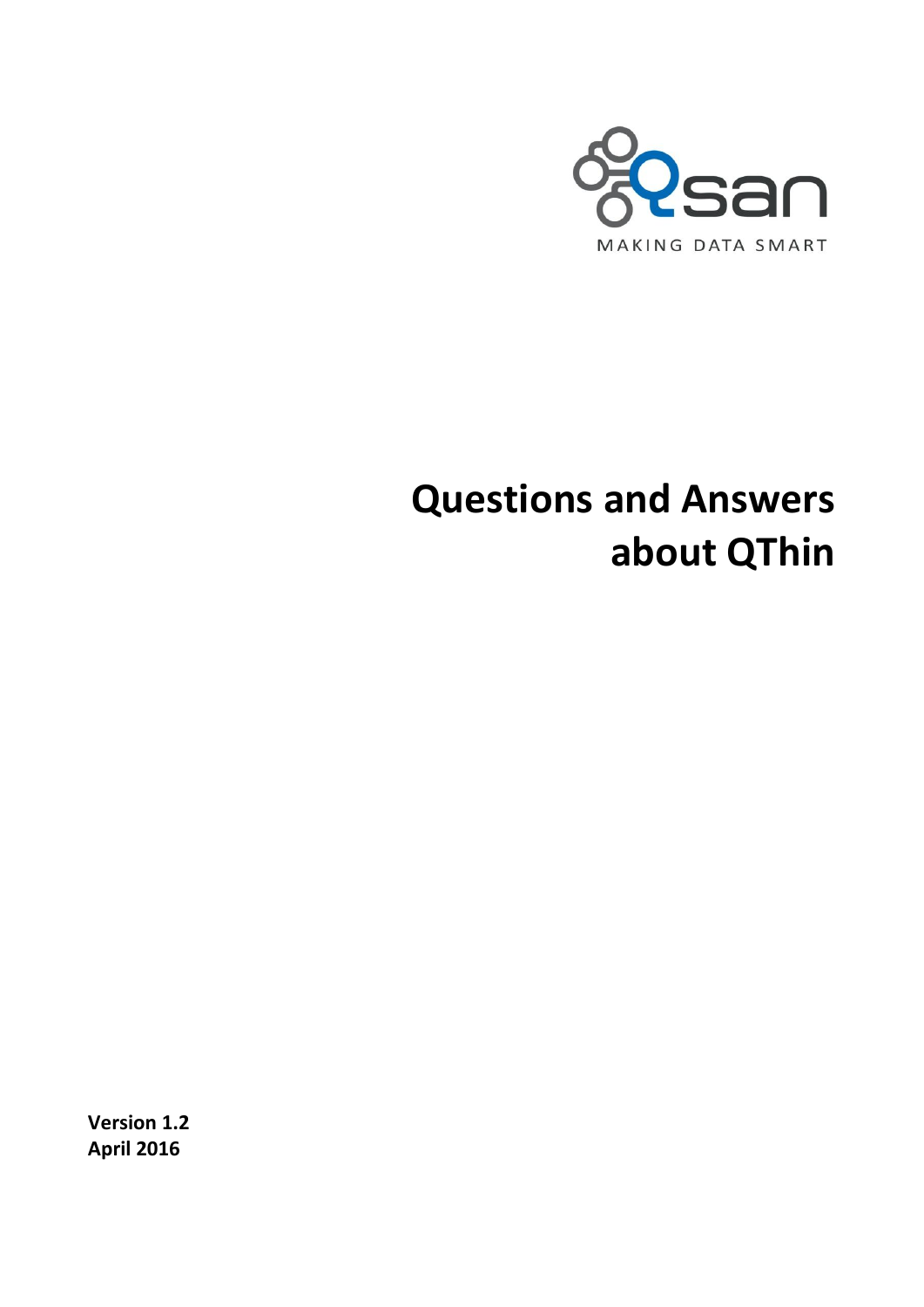

### **Copyright**

**Copyright@2004~2016, Qsan Technology, Inc.** All rights reserved. No part of this document may be reproduced or transmitted without written permission from Qsan Technology, Inc.

#### **Trademarks**

All products and trade names used in this manual are trademarks or registered trademarks of their respective companies.

#### **Qsan Technology, Inc.**

4F., No.103, Ruihu St., Neihu Dist., Taipei City 114, Taiwan (R.O.C.)

Tel: +886-2-7720-2118 Fax: +886-2-7720-0295

Email: [Sales@Qsan.com](mailto:Sales@Qsan.com) Website: [www.Qsan.com](http://www.qsan.com/)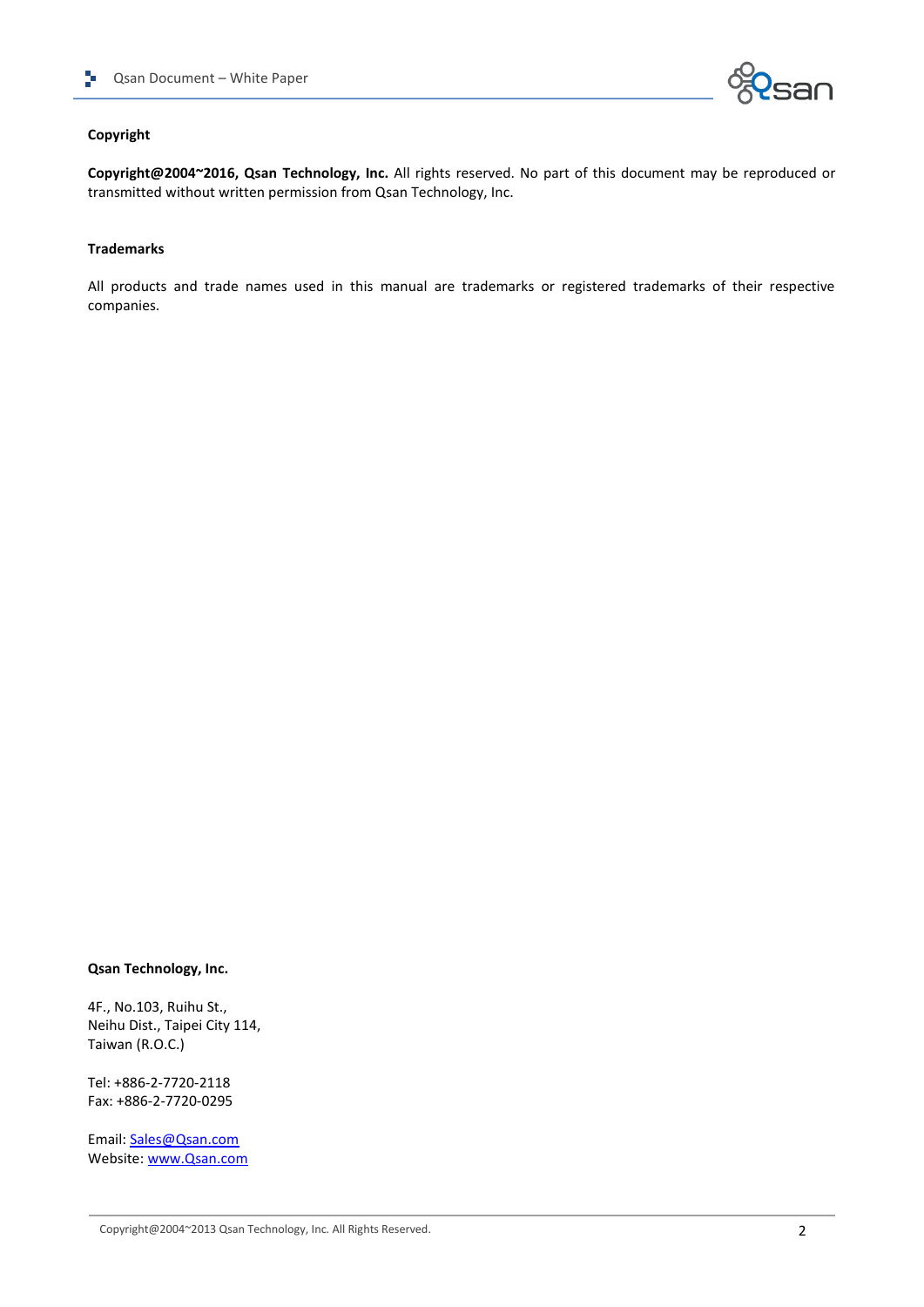

# **Introduction**

The QThin - Qsan Thin provisioning feature is implemented after firmware version 3.0.0 on the AegisSAN LX series. In this document, we will introduce some questions and answers which you might ask about the QThin and help you to get more understanding about QThin. Please read it carefully before using any thin provisioned RG on the production unit.

# **QThin RAID Design**

### **Question:**

What is the relationship among the PD, RAID set, RG, VD and Granularity (the space unit for allocation and zero reclamation)?

### **Answer:**

Here we would like to introduce the relationship with a simple example as below:

1. Creating a thin provisioned RG (RAID level 0) with 4 PD (100GB per each), and actually, a RG is created with a RAID set of RAID 0 with 4 disks.

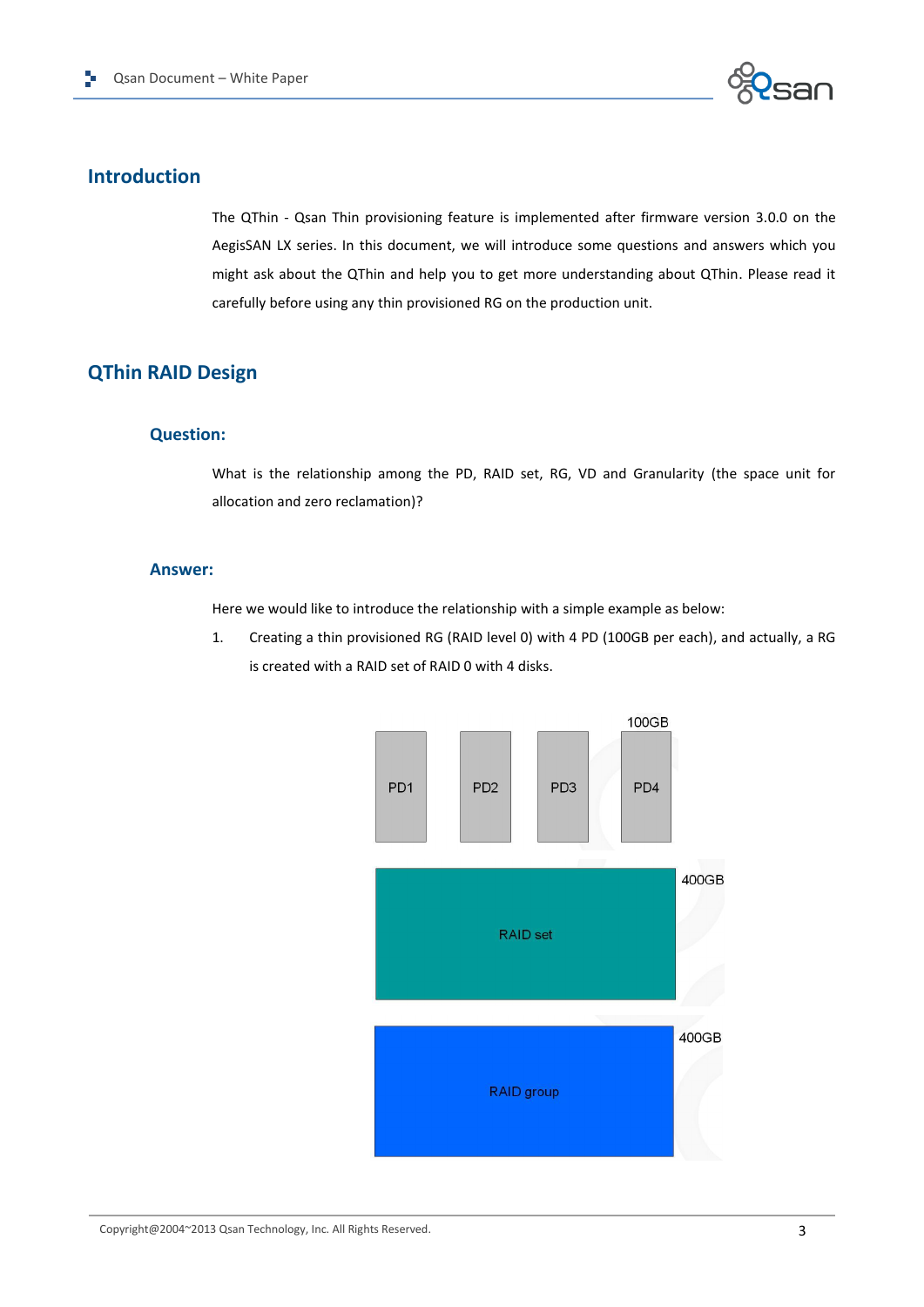

2. Creating a VD1 (100GB) on the RG which is of course a thin provisioned VD, the system will create a VD which does not occupy any physical capacity at the beginning.



The storage will tell the server (host) that there is a 100GB VD1 can be used, and pretending the 100GB VD1 has been allocated on the RG. But in fact, the spaces on the RG will not decrease until reading or until any data is really written into the VD1 from the server (host). Such as the below illustration, there is a VD created on a thin provisioned RG, but the Free space will not be used before writing any data into the VD.

| Physical disk             |       | RAID group | Virtual disk | Snapshot  | Logical unit | <b>QReplica</b> |     |
|---------------------------|-------|------------|--------------|-----------|--------------|-----------------|-----|
| Show size unit as: (GB) v |       |            |              |           |              |                 |     |
|                           | Name  | Total(GB)  | Free(GB)     | Avail(GB) | Thin         | #PD             | #VD |
| OP.                       | test1 | 3725       | 3725         | 3725      | Enabled      | $\overline{2}$  |     |

3. When you try to write data into the VD1 from the server (host), the system will allocate available space from the RG to the VD1 to store the data.



The RAID set will be divided by the Granularity (1 GB) which is the minimum size while allocating the space to a VD.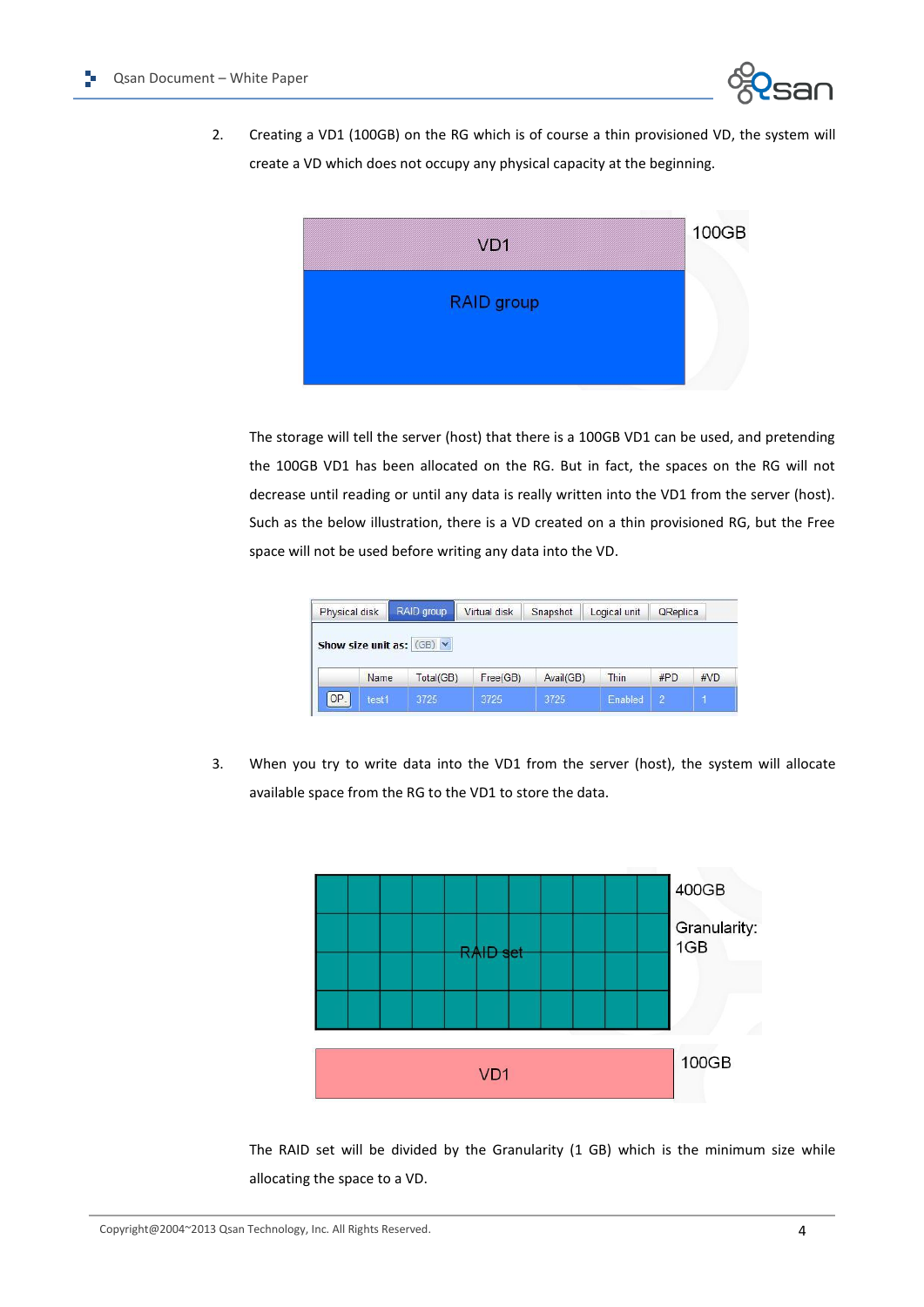



And it will also occupy one Granularity (1 GB) even the written data is less than 1 GB.



Even only 2.5 GB of data was written into the VD, there is still 3GB of physical space on the RG allocated to the VD.

4. And what if there are two or more RAID sets in the RG, and then creating two or more VDs? Which one of the RAID sets will the data be allocated to?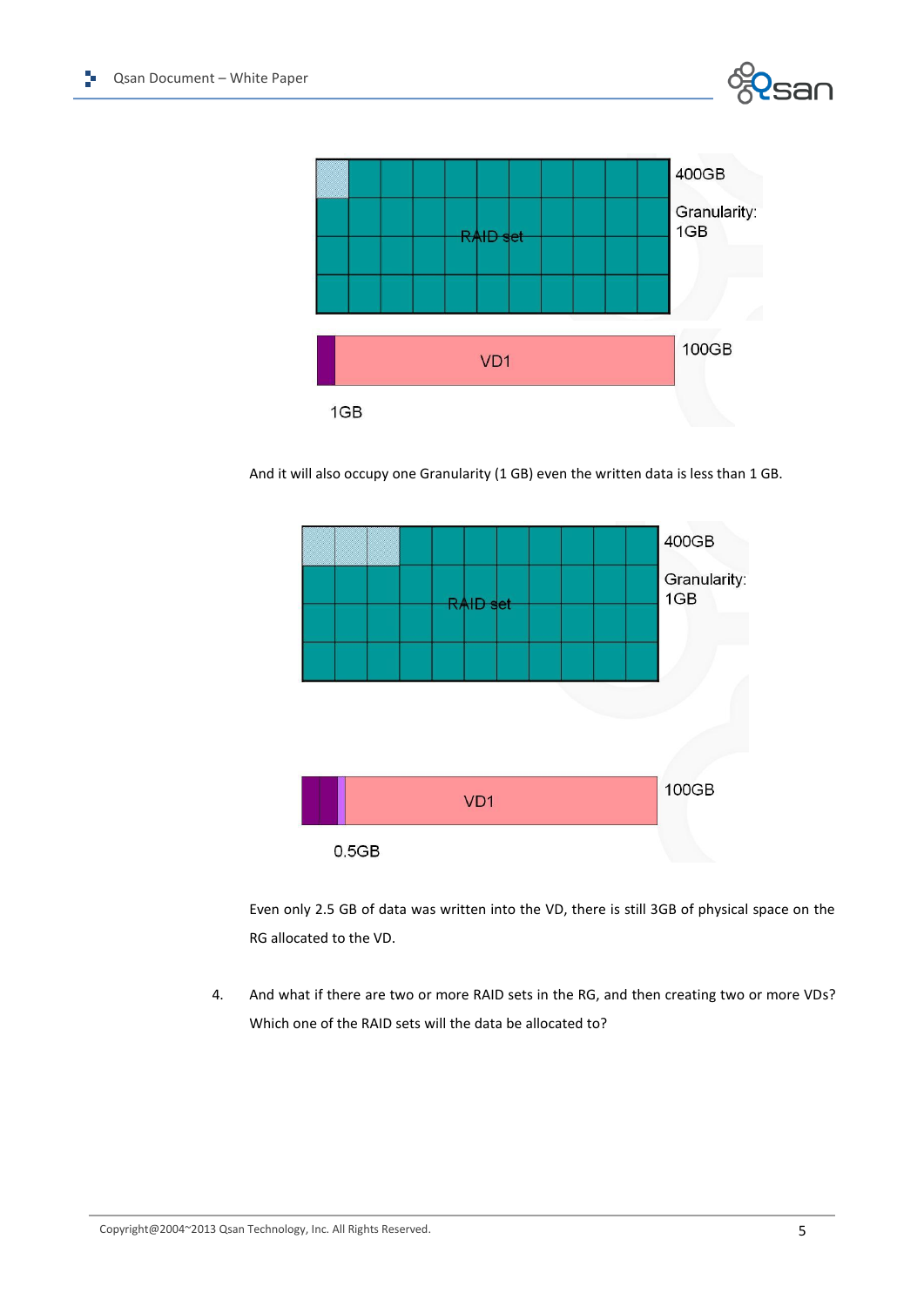



The system has its own policies (the health status of the RAID sets, the available capacity of the RAID and etc.) to judge which one of the RAID sets is proper to be allocated to a VD while space is demanded as the data changes. And you may observe which one of the RAID sets had been allocated with the data from the RG page on the web GUI when you clicked on the RG. For example, please see the below illustration, the space on the RAID set 2 is allocated more than on the RAID set 1.

|                  | Name         | Total(GB)      | Free(GB)      | Avail(GB)      | Thin      | #PD            | #VD        | <b>Status</b> | Health |
|------------------|--------------|----------------|---------------|----------------|-----------|----------------|------------|---------------|--------|
| OP.              | test1        | 7450           | 7429          | 7431           | Enabled   | $\overline{4}$ | $\sqrt{2}$ | Online        | Good   |
|                  |              |                |               |                |           |                |            |               |        |
|                  |              |                |               |                |           |                |            |               |        |
|                  |              |                |               |                |           |                |            |               |        |
| <b>RAID Set:</b> |              |                |               |                |           |                |            |               |        |
|                  | No.          | Total size(GB) | Free size(GB) | #PD            | RAID Cell | <b>Status</b>  |            | Health        |        |
| OP.              | $\mathbf{1}$ | 3725           | 3725          | $\overline{c}$ | 1         | Online         |            | Good          |        |

# **Compatibility**

### **Question:**

Can I change the fat provisioned RG/VD to thin provisioned RG/VD, or change the thin provisioned RG/VD back to the fat provisioned RG/VD?

### **Answer:**

The RG cannot be changed from fat to thin provisioned, or the other way around. You have to backup the data and destroy the RG to create the type of RG (fat or thin) to restore the data back.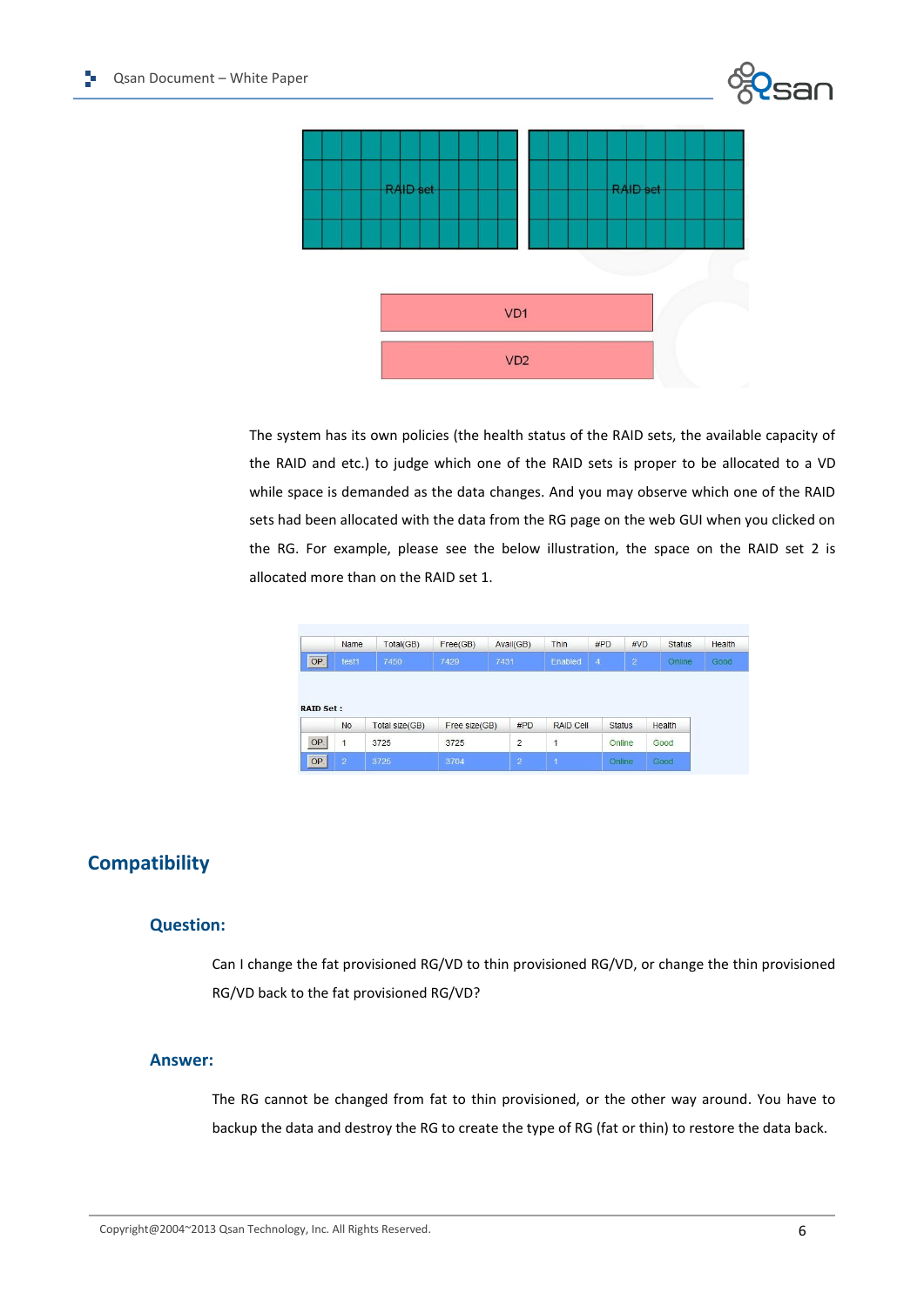

### **Question:**

If I am using the dual-controller, do I still need to schedule a down-time for upgrading the controller firmware from 1.x.x to 3.x.x?

### **Answer:**

Yes, after upgrading the controller firmware to the 3.x.x version, please perform a cold reboot (shutdown and then power on) to the system. Otherwise, the system might have some abnormal behaviors during the reboot process. Due to the system perform rebooting on one controller after another which will cause the controllers with firmware 1.0.x and 3.0.x exist on the system at the same time and cause the problem.

# **Capacity**

### **Question:**

What is the maximum number or capacity of the thin provisioned RG and VD can be included in the system (such as AegisSAN LX)?

### **Answer:**

Please see the below comparison form between fat provision and thin provision:

| <b>RG</b><br>Max. | Fat Prov. RG         | Thin Prov. RG |
|-------------------|----------------------|---------------|
| PD - system       | 192                  | 192           |
| VD - system       | 4096                 | 4096          |
| PD - RG           | 64                   | 256           |
| PD - RAID set     | N/A                  | 64            |
| RAID set - RG     | N/A                  | 32            |
| Space - RAID set  | N/A                  | 64 TB         |
| Space - system    | No limitation        | 256 TB        |
| Space - VD        | <b>No limitation</b> | 128 TB        |
| Space - Qsnap     | No limitation        | 128 TB        |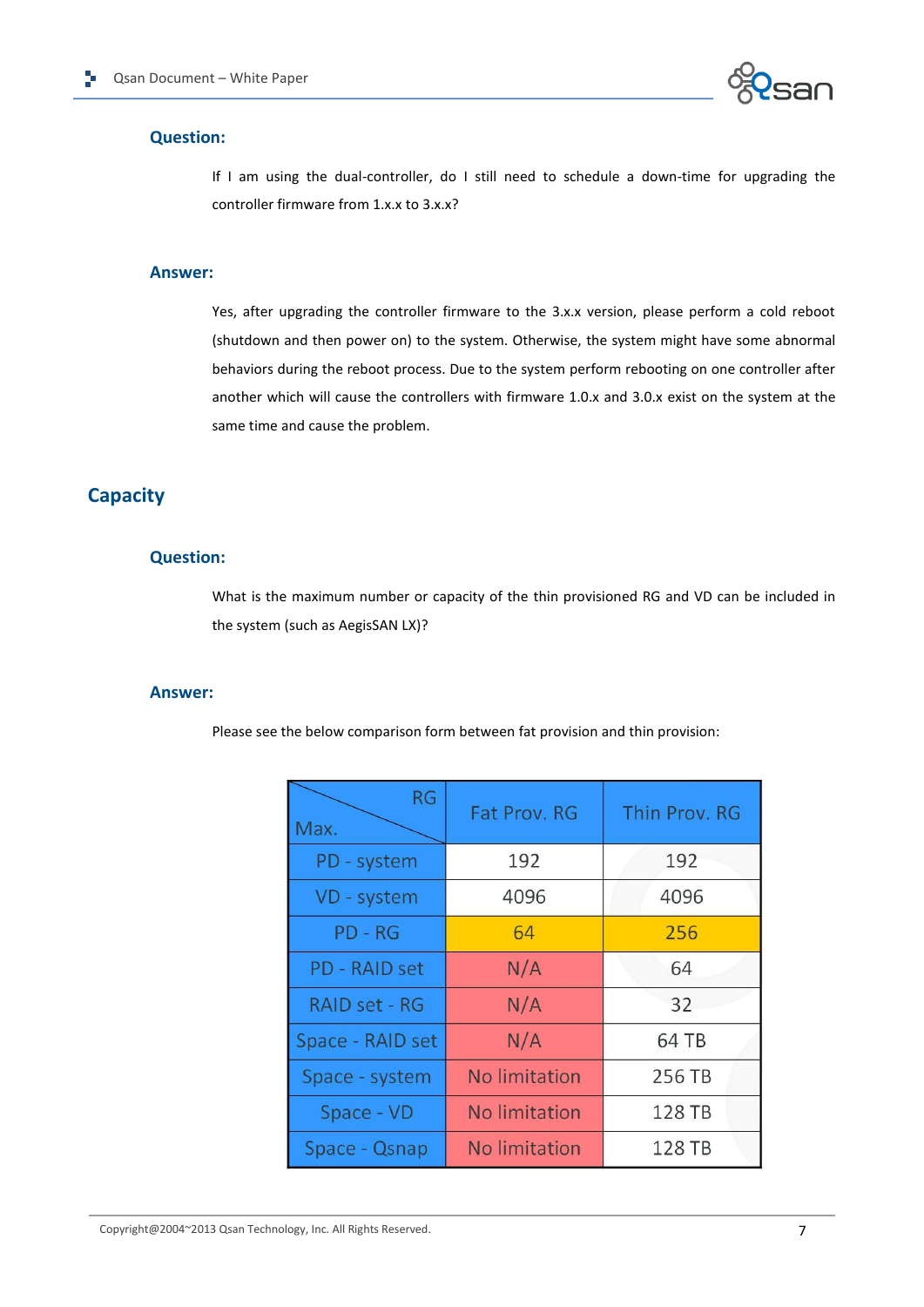

There are items on the "Max." column, such as "PD - system", it means the maximum number of PD that can be supported in a system. And for the "Space - RAID set", it represents the maximum capacity that can be supported in a RAID set. And so on.

According to the above form, we want to remind you with the below notices:

- 1. Although the Max. PD number that the thin provisioned RG can support is 256; it is still limited by the Max. PD supported in the system (192) as well.
- 2. For the thin provisioned VD, once the total capacity of the thin provisioned VD on the system reach the limitation of 256 TB, you cannot create the thin provisioned VD or allocate the snapshot space on a thin provisioned VD anymore. For example, if you have created a thin provisioned VD with 128 TB and allocated 50 TB snapshot space on the VD, the rest capacity that can be used to create the thin provisioned VD will be limited in 78 TB.
- 3. The fat provisioned RG does not have the limitation in the above RED columns. Say if there were thin provisioned VDs with size of 256 TB in total on the system, the fat VD still can be created as long as there is still free space on the fat RG.
- 4. No matter you create a fat or thin provisioned VD, the capacity cannot be shrunk.

### **Failure Cases**

### **Question:**

How can I recover the thin provisioned RG/VD which has failed already?

### **Answer:**

Currently, there is no way to restore a failed thin provisioned VD. It is highly recommended that users need to keep monitoring the health of the RAID and backup the data regularly, no matter it is fat or thin provisioned RAID.

### **Question:**

Will the thin provisioned RG get failed when one of the RAID sets in the RG got the failed status?

### **Answer:**

Yes, the RG will be in the failed status if one of the RAID sets in the RG got failed. But the RG will be restored to good status after removing the failed RAID set.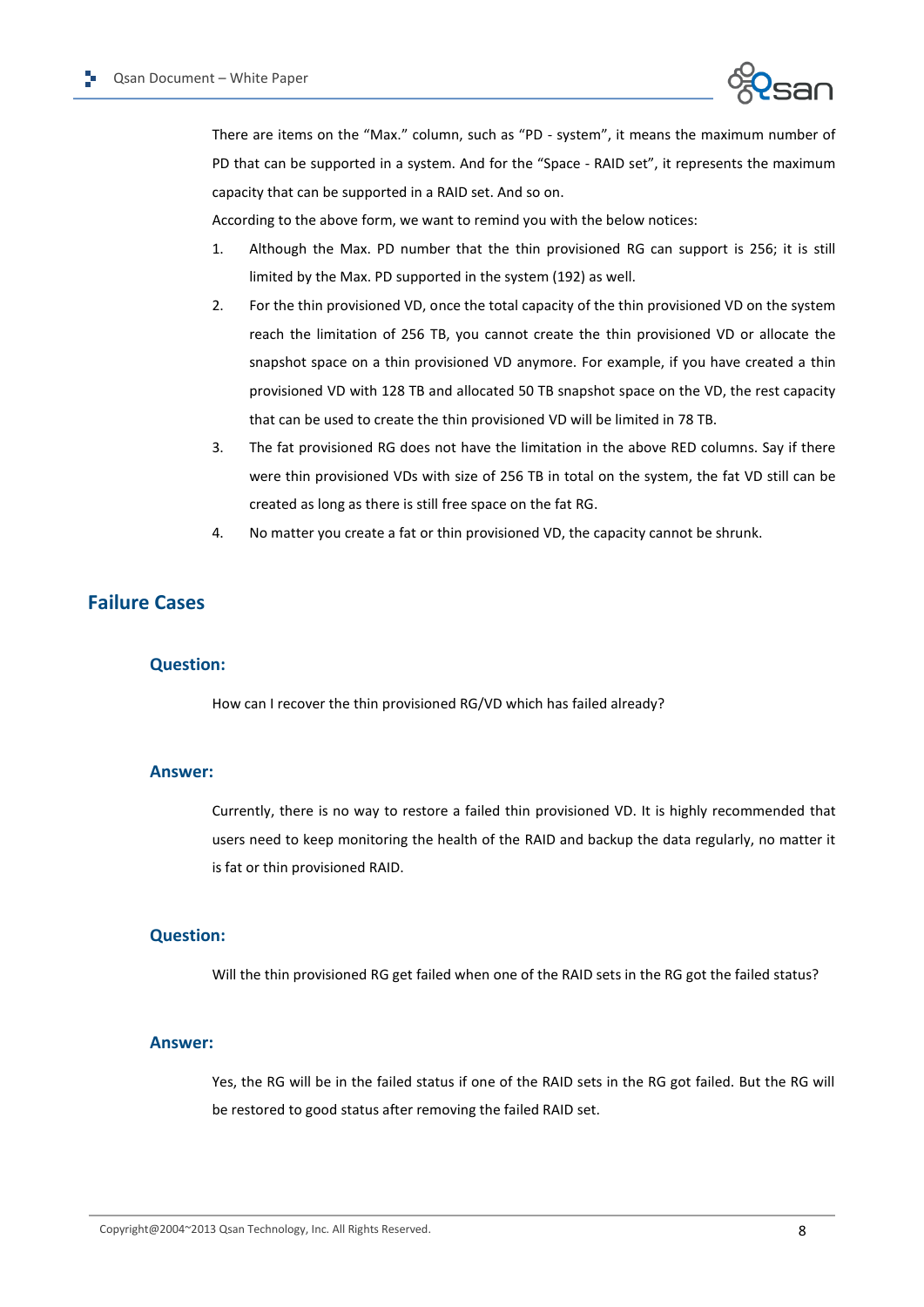

### **Question:**

Continue the question above. When one of the RAID sets in a thin provisioned RG is failed, will the VD on it get failed as well? Is the failed VD still available to be accessed?

### **Answer:**

Yes, the VD will get failed as well if it has the space allocated from the failed RAID set. The failed VD still can be accessed, but we could not guarantee if the consistency of the data on the VD will be corrupted or not, since there are parts of data stored on the failed RAID set.

### **Question:**

Why does a thin provisioned VD with size bigger than a fat provisioned VD rebuild faster than the fat provisioned VD sometimes?

### **Answer:**

When a thin provisioned VD is rebuilding, it rebuilds only the space actually allocated to it. Say there is a 1TB thin provisioned VD but only 30GB physical space is allocated to it, then it will take less time in rebuilding compares to a fat provisioned VD with size of 100GB.

# **Zero Reclaim**

### **Question:**

What is the difference between enabling "Space reclaim" when creating the VD and performing "Space Reclamation" on the VD manually?

### **Answer:**

Enabling "Space reclaim" option when creating the VD: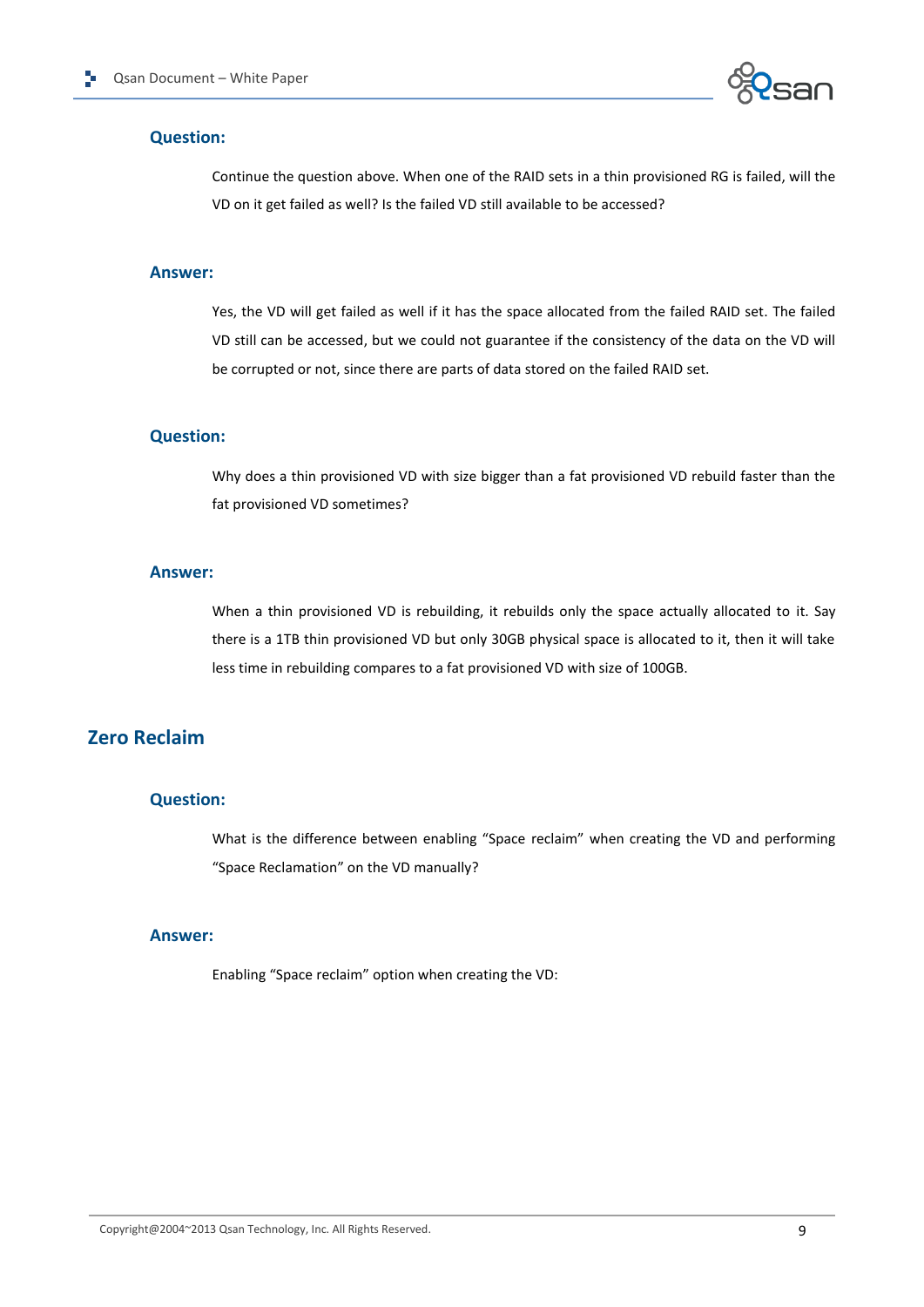

Enabling this option means when the data is written into the VD, the system will check in real time if there is space could be reclaimed.

Performing the "Space Reclamation" function on the VD:



This function will check the whole data of the VD which allocated on the RAID sets in background, see if there are any spaces could be reclaimed.

### **Question:**

Can the snapshot space on the thin provisioned VD be zero reclaimed?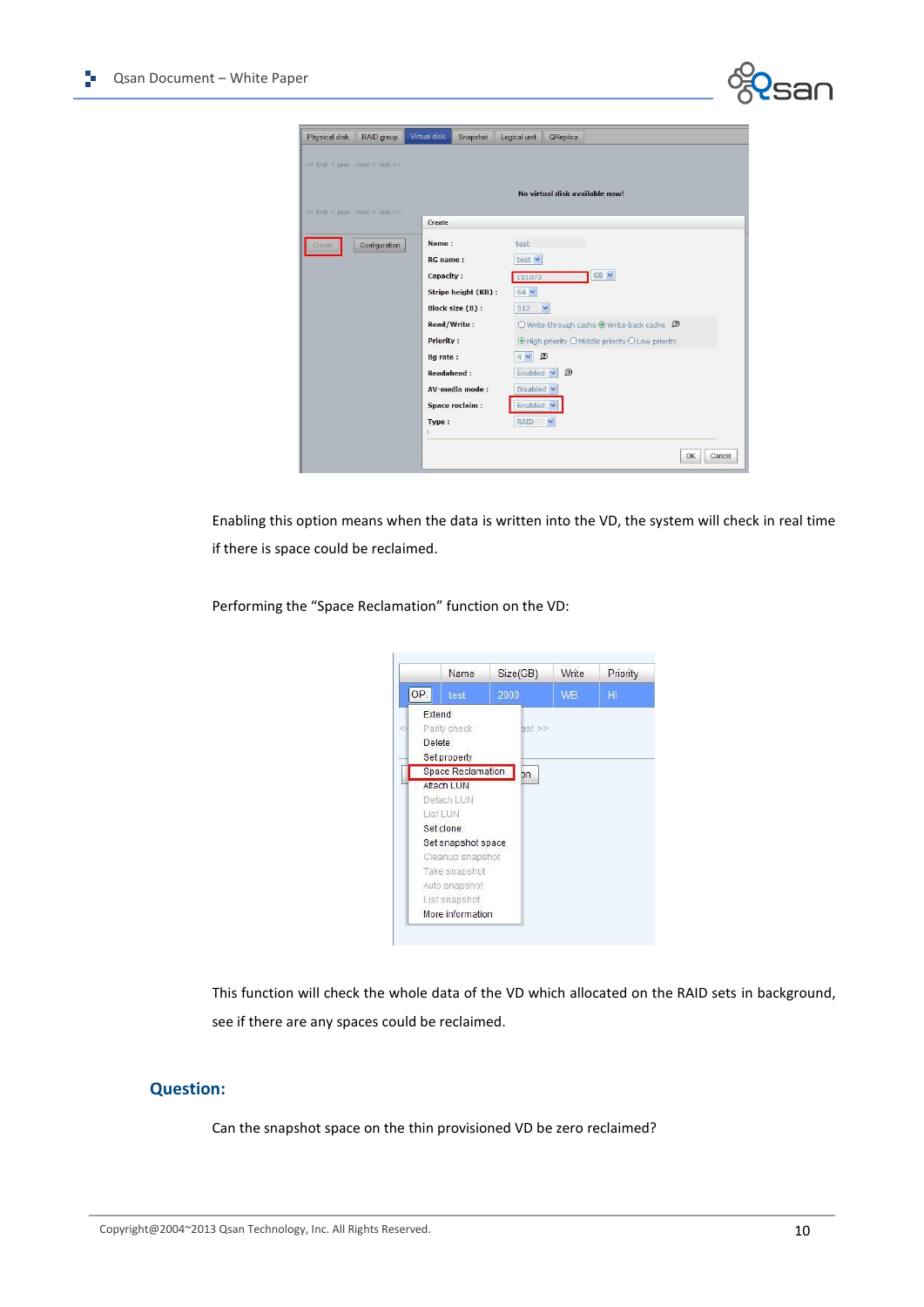

### **Answer:**

The snapshot space will follow the property of the thin provisioned VD. If the "Space reclaim" option is enabled when creating the VD, the system will check if the snapshot space could be reclaimed in real time. And if performing the "Space Reclamation" function on the VD, the system will check the whole VD as well as the snapshot space in background, sees if there are any zero spaces could be reclaimed.

### **Performance**

### **Question:**

When using the thin provisioned RG, will the performance be as good as the one of the fat provisioned RG?

### **Answer:**

Generally, the performance will not be a high light when using the thin provisioned RG. And since the written data might be allocated to the different RAID sets, the performance will be a little less comparing to the fat provisioned RG.

### **Question:**

If enabling the "Space reclaim" option at the beginning when creating the VD, will it take any effect on the performance comparing to the disabled scenario?

### **Answer:**

Yes, the system has to share some resources to the checking process, and the performance will become a little lower than the disabled scenario.

# **Others**

### **Question:**

On the RG page on the web GUI, what is the difference between Free and Avail capacity?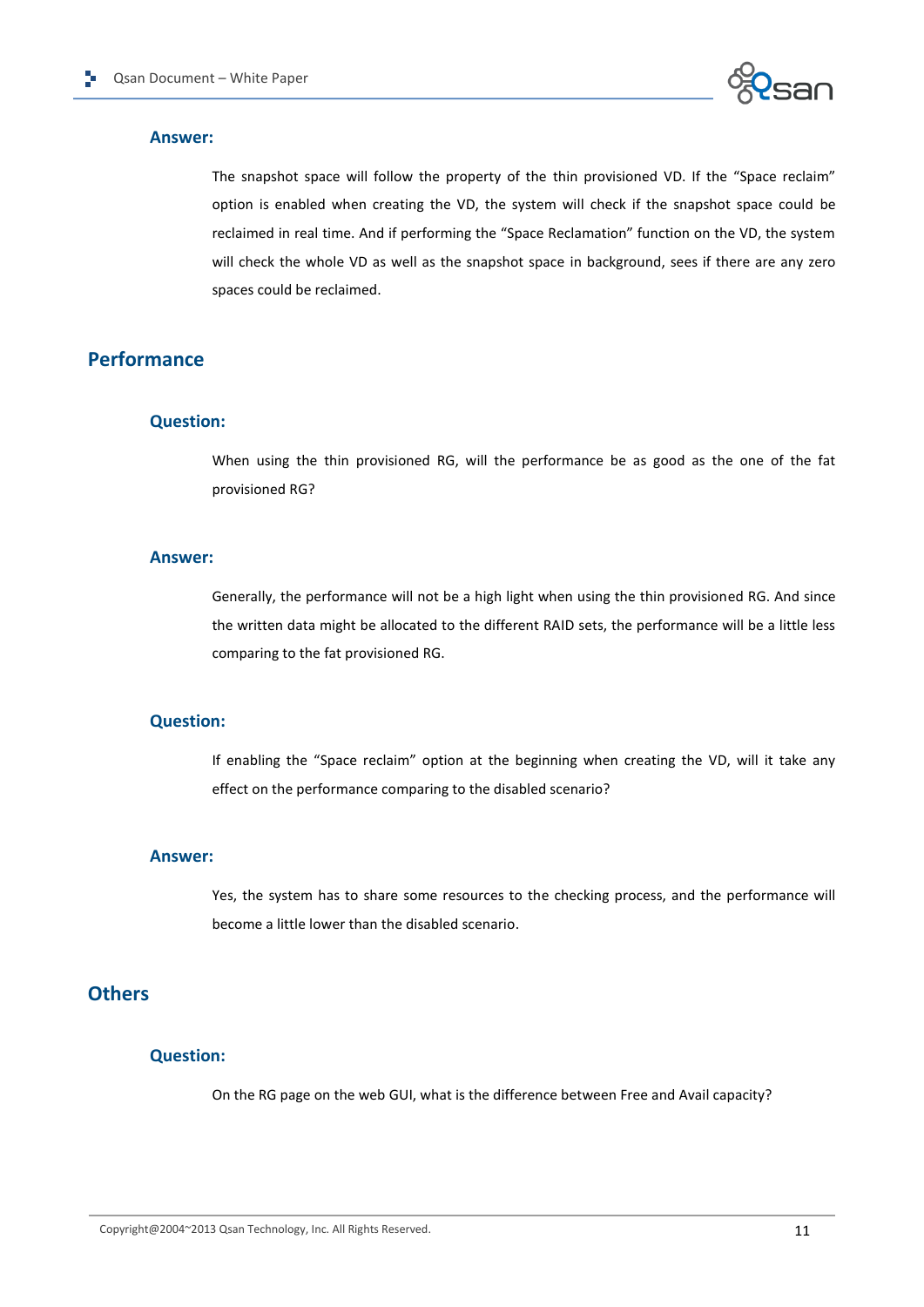

### **Answer:**

The Free capacity means the space has never been used and the Avail capacity means the space still available for allocation, no matter it is the free space or reclaimed space. After performing the Space reclamation function, the reclaimed spaces will be added to the Avail column if any. And the spaces of the "Free" column will remain the same.

### **Question:**

After formatting or deleting the VD (file system) from server (host), why the Avail capacity on the RG does not increase even executing the Space reclamation function?

### **Answer:**

The zero reclaim function will only reclaim the space which has continuous 1GB (Granularity) zero on the RAID sets. The formatting or deleting the VD from the server (host) does not mean to write the zero into the VD. So this is why the spaces could not be added to the Avail column.

### **Question:**

Why cannot I migrate the thin provisioned RG to another RAID level?

### **Answer:**

Currently, the migration function is not available on the thin provisioned RG. It is not allowed for a thin RG to have the RAID sets with different RAID levels.

### **Question:**

After creating a thin VD on the RAID 3/5/6 thin RG, why the VD does not start to initialize?

### **Answer:**

There is no space allocated to a thin provisioned after the creation until the server (host) write the data into the VD. So the thin provisioned VD does not have to initialize after creating it.